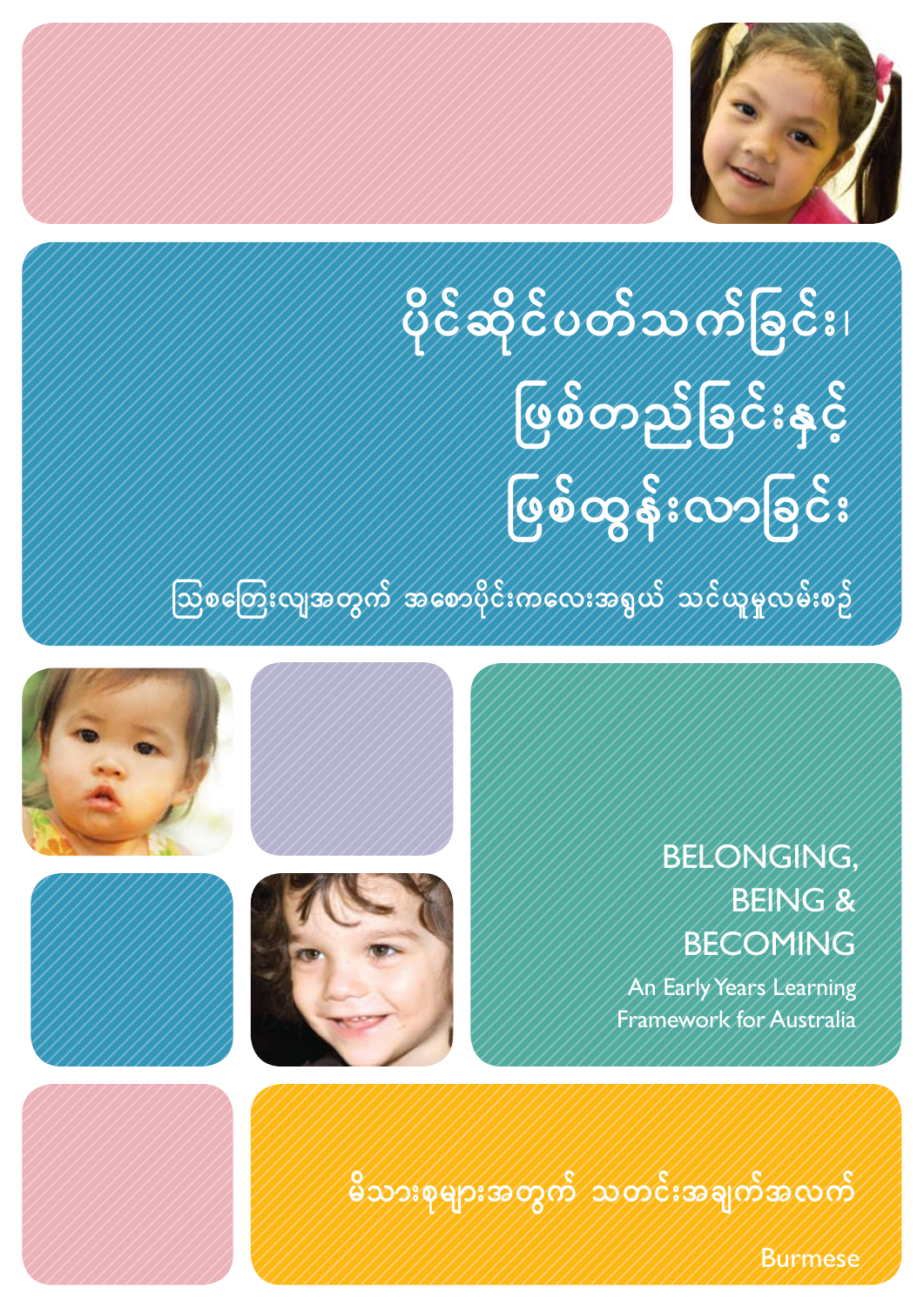# <u>အစောပိုင်းကလေးအရွယ်</u> သင်ယူမှုလမ်းစ**ဉ်**

မွေးကင်းစမှ ငါးနှစ်အရွယ် ကလေးများအတွက် နိုင်ငံလုံးဆိုင်ရာ အစောပိုင်းကလေးအရွယ် သင်ယူမှုလမ်းစဉ်သစ်

#### သင်ယူမှုလမ်းစဉ်သစ် ဟူသည်မှာ အဘယ်နည်း။

သင့်ကလေးများအနေဖြင့် ငယ်ရှယ်စဉ်နှစ်များအတွင်း အရည်အသွေးမီသော ပညာရေးအစီအစဉ်များ ရရှိနိုင်ရန်အတွက် ကျွန်ုပ်တို့အနေဖြင့် အစောပိုင်းကလေးအရွယ် သင်ယူမူလမ်းစဉ်ကို ဖော်ထုတ်လိုက်သည်။ ဤအချိန်သည် ကလေးများ သင်ယူရန်နှင့် ဖွံ့ဖြိုးရန်အတွက် အရေးပါဆုံးအချိန်ဖြစ်သည်။

သင်ယူမှုလမ်းစဉ်၏ အမြင်မှာ ကလေးများအားလုံးအနေဖြင့် ဆွဲဆောင်မှုရှိပြီး ဘဝအောင်မြင်မှုကို ဖန်တီးပေးနိုင်သော သင်ယူမှုကို တွေ့ကြုံရရှိနိုင်ရန်ဖြစ်သည်။

ဤသည်မှာ မွေးကင်းစမှ ငါးနှစ်အရှယ် ကလေးများကို ပညာသင်ကြားပေးနေသော သူများအတွက် လမ်းညွှန်ချက် ဖြစ်သည်။ သူတို့အနေဖြင့် မိသားစုများ  $($ ကလေးများ၏ ပထမဦးဆုံးနှင့် ဩဇာသက်ရောက်မှုအရှိဆုံးသော သင်ကြားပေးသူများ) နှင့် ပူးပေါင်း၍ ဤသင်ယူမှုလမ်းစဉ်ကိုအသုံးချပြီး ကလေးများ၏ အကြံဉာဏ်များ၊ စိတ်ပါဝင်စားမှုများ၊ အားသာချက်များ၊ စွမ်းဆောင်နိုင်မှုများနှင့် ကိုက်ညီပြီး ကလေးများ ကစားရာမှ သင်ယူနိုင်သည်ဆိုခြင်းကို အသိအမှတ်ပြုသော သင်ယူမှုအစီအစဉ်များကို ဖော်ထုတ်လိမ့်မည်။

အစောပိုင်းကလေးအရှယ် သင်ယူမူလမ်းစဉ်က ကလေးဘဝကို ပိုင်ဆိုင်ပတ်သက်ခြင်း၊ ဖြစ်တည်ခြင်း နှင့် ဖြစ်ထွန်းလာခြင်း ဆိုသည့် အချိန်အဖြစ် သတ်မှတ်သည်။

- **ပိုင်ဆိုင်ပတ်သက်ခြင်း** ဟူသည် ပြည့်ဝသောဘဝအတွက် အခြေခံဖြစ်သည်။ ကလေးများအနေဖြင့် သူတို့၏ မိသားစု၊ လူ့အသိုင်းအဝန်း၊ ယဉ်ကျေးမှု၊ ပတ်ဝန်းကျင်တို့နှင့် ထိတွေ့ဆက်ဆံရာမှ *ပိုင်ဆိုင်ပတ်သက်သည်ဟု* ခံစားလာရသည်။
- ဖြစ်တည်ခြင်း ဟူသည်မှာ ဤနေရာ ဤအချိန်တွင် နေထိုင်ခြင်းကို ဆိုလိုသည်။ ကလေးအရွယ်သည် ဘဝတွင် အရေးပါသည့်ကာလဖြစ်ပြီး ကလေးများအနေဖြင့် ဖြစ်တည်ချိန် (ကစားရန်အချိန်၊ အရာသစ်များကို စူးစမ်းသည့်အချိန်နှင့် ပျော်ရွှင်သည့်အချိန်) လိုအပ်သည်။
- **ဖြစ်ထွန်းလာခြင်း** ဟူသည်မှာ ကလေးငယ်များ တွေကြုံရသော သင်ယူမှုနှင့် ဖွံ့ဖြိုးတိုးတက်မှု ဖြစ်သည်။ ကလေးများအနေဖြင့် အစောပိုင်းအရွယ်ကပင် သူတို့၏ ကိုယ်ပိုင်ခံယူချက်များကို ဆောက်တည်တတ်ပြီး၊ ယင်းကိုယ်ပိုင်ခံယူချက်များက သူတို့ မည်ကဲ့သို့ လူကြီးများ ဖြစ်လာမည်ဆိုသည်ကို ပုံဖော်ပေးသည်။





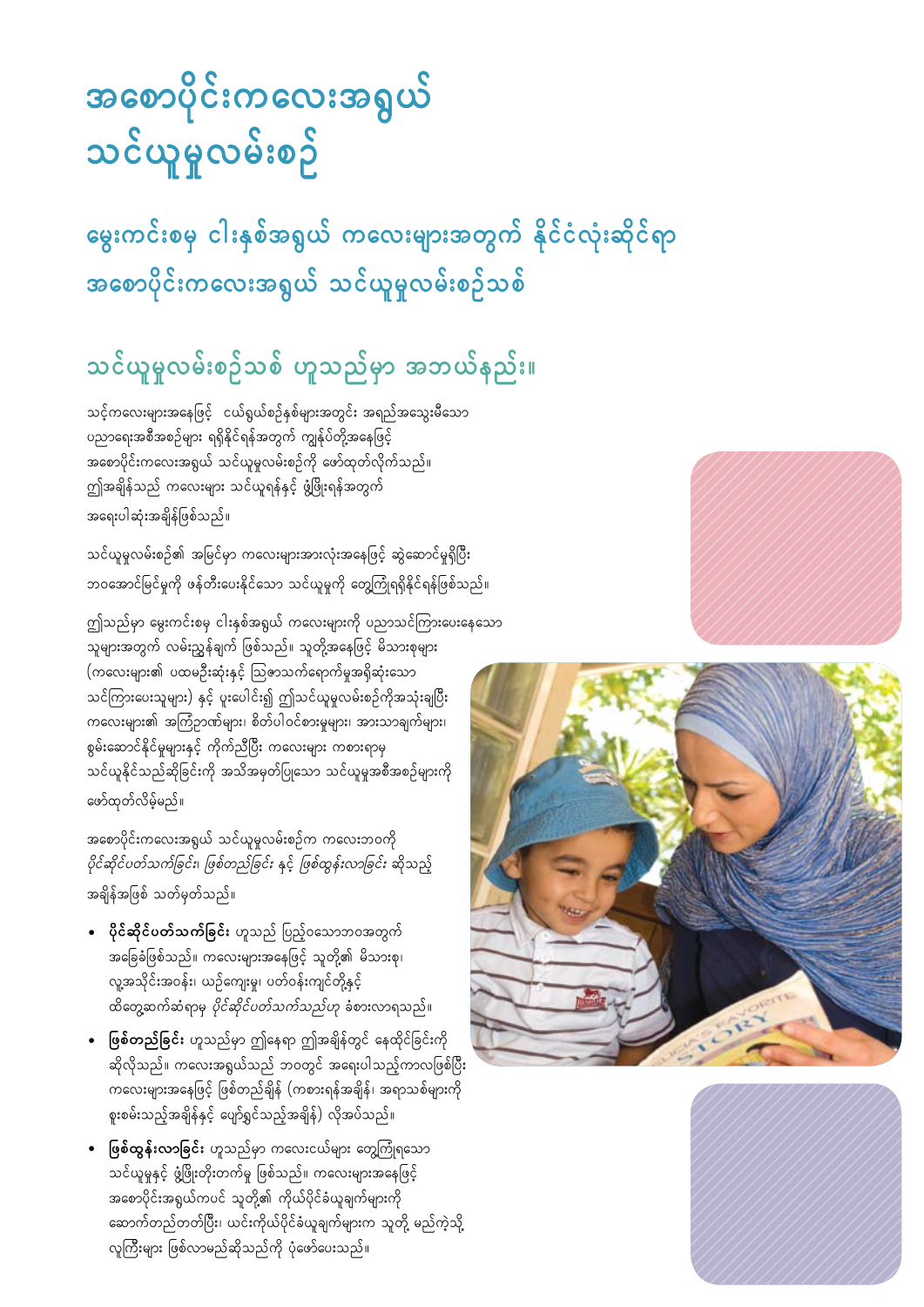''ကျွန်ုပ်၏ ကလေးကို တီထွင်ဆန်းသစ်စွာ ကစားနိုင်သည့် အခွင့်အရေးများစွာ ရရှိစေလိုသည် ''

## ကစားခြင်းသည် သင်ယူခြင်း

ကစားခြင်းသည် ကလေးများအတွက် မွေးဖွားခါစကပင်စ၍ အလွန်အရေးပါသည်။ ကစားသည့်အခါ ဆက်သွယ်၊ ရှာဖွေ၊ စိတ်ကူး၊ ဖန်တီးခြင်းဖြင့် မွေးကင်းစများနှင့် ကလေးငယ်များသည် သူတို့ပတ်ဝန်းကျင်ကမ္ဘာကို နားလည်အောင် စူးစမ်းသင်ယူကြသည်။

ကလေးများကစားသည့်အခါ သူတို့ မည်သည့်အရာများကို သင်ယူပြီးကြောင်းနှင့် မည်သည့်အရာများကို နားလည်ရန် ကြိုးစားနေသည်ကို ပြဆိုတတ်ကြသည်။ ထို့အတွက်ကြောင့် ကစားခြင်းသည် အစောပိုင်းကလေးအရွယ် သင်ယူမှုလမ်းစဉ်၏ အခြေခံအုတ်မြစ်တစ်ခု ဖြစ်သည်။

ဤသင်ယူမူလမ်းစဉ်ကို အသုံးချ၍ သင်ကြားပို့ချသူများသည် သင်ယူမှုလုပ်ရှားမှုများကို ပုံစံရေးဆွဲခြင်း၊ အိမ်တွင်းအိမ်ပြင် -<br>သင်ယူမှုဝန်းကျင်ကို လှုံ့ဆော်ခြင်းတို့ဖြင့် သင့်ကလေး၏ ကစားခြင်းကို လမ်းညွှန်ပေးလိမ့်မည်။

### ဆက်ဆံမှုသည် အခရာဖြစ်သည်

ဂရုစိုက်မှုပေးသည့် လူကြီးများနှင့် ဆက်ဆံမှုများသည် လုံခြုံစိတ်ချရသောအခါ ကလေးများအနေဖြင့် အကောင်းဆုံးသင်ယူနိုင်သည် ဆိုသည့်အချက်ကို ကောင်းစွာသိရှိပြီး ဖြစ်သည်။ အစောပိုင်းကလေးအရွယ်တွင် ယုံကြည်စိတ်ချရသော ဆက်ဆံမှုများကို ဖြစ်ပေါ်စေသည့်အခါ ကလေးများအနေဖြင့် မိမိကိုယ်ကိုယုံကြည်မှု ပိုမိုလာပြီး …<br>စူးစမ်းသင်ယူနိုင်လာကြသည်။

အစောပိုင်းကလေးအရွယ်၌ ကလေးများအနေဖြင့် စိတ်ပိုင်းဆိုင်ရာလုံခြုံမှု ရှိပါက အခြားသူများနှင့် <u>ပြေပြစ်စွာဆက်ဆံရန် လိုအပ်သည့် အတတ်ပညာနှင့်</u> အသိတရားများ ရရှိလာနိုင်ပြီး တာဝန်ယူတတ်သည့်စိတ်ကို တဖြည်းဖြည်း သင်ယူရရှိလာလိမ့်မည်။







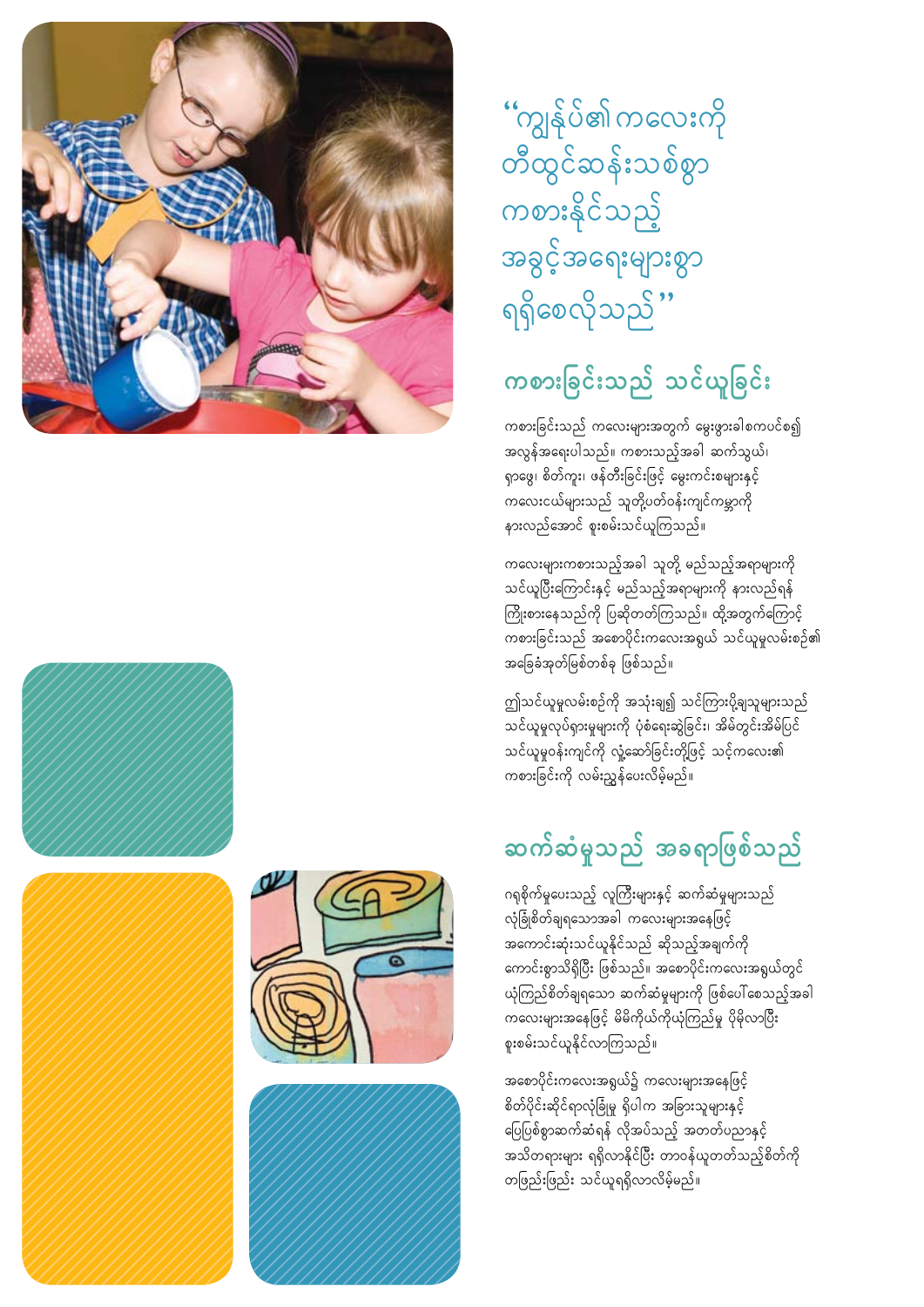## မည်သို့ဆောင်ရွက်လိမ့်မည်နည်း

သင်ကြားပို့ချသူများသည် အစောပိုင်းကလေးအရွယ်၌ သင့်ကလေးအနေဖြင့် အရည်အသွေးမြင့်မားသော အတွေ့အကြုံကို ရရှိစေရန် Long Day Care | Preschools နှင့် Family Day Care ကဲ့သို့သော ဝန်ဆောင်မှုအမျိုးမျိုးတွင် ဤသင်ယူမှုလမ်းစဉ်သစ်ကို အသုံးချမည်။ အတွေ့အကြုံရှိသော အစောပိုင်းကလေးအရှယ် သင်ကြားပို့ချသူများ၊ ပညာရှင်များ၊ မိဘများနှင့် ကလေးစောင့်ရောက်သူများက ဤသင်ယူမူလမ်းစဉ်သစ်ကို ဖော်ထုတ်၍ စမ်းသပ်ခဲ့ပြီးဖြစ်သည်။

သင်ယူမှုလမ်းစဉ်သည် သင့်ကလေး၏ သင်ယူမှုအပေါ် အာရုံစိုက်သည်။ သင်ကြားပို့ချသူများသည် သင့်ကလေးနှင့် ရင်းနှီးမှုရရန် သင်နှင့်အတူ ပူးပေါင်းဆောင်ရွက်လိမ့်မည်။ သင်ကြားပို့ချသူများသည် သင့်ကလေး၏ စိတ်ပါဝင်စားမှုများနှင့် စွမ်းဆောင်နိုင်မှုများပေါ် မူတည်၍ သင်ယူမှုအစီအစဉ်တစ်ခုကို ဖော်ထုတ်ကာ သင့်ကလေး၏ တိုးတက်မှုနှင့် ပတ်သက်ပြီး သင်နှင့်အစဉ် ထိတွေ့နေလိမ့်မည်။

သင်ယူမှုလမ်းစဉ်၏ ရည်မှန်းချက်ငါးချက်အပေါ် မူတည်၍ သင်ကြားပို့ချသူများက မြှင့်တင်ပေးမည့် အရာများမှာ သင့်ကလေး၏

- $\bullet$  ခိုင်မာသော ကိုယ်ပိုင်ခံယူချက်များ
- ပတ်ဝန်းကျင်ကမ္ဘာနှင့် ဆက်သွယ်မှုများ
- ကောင်းကျိုးချမ်းသာရှိသည်ဟု ခံယူသည့်စိတ်ထား ခိုင်မာခြင်း
- မိမိကိုယ်ကိုယုံကြည်မှုနှင့် သင်ကြားမှုတွင် ပါဝင်ပတ်သက်ခြင်း နှင့်
- ထိရောက်သော ပြောဆိုဆက်ဆံမှုစွမ်းရည် တို့ဖြစ်သည်။

ိသင်ယူမှု၏ ရလဒ်များသည် ကောင်းကျိုးများဖြစ်၍ ကျွန်ုပ်၏ ကလေး မည်ကဲ့သို့ တိုးတက်မှု ရှိသည်ကို တွေးတောနိုင်ရန် ကူညီပေးသည်"





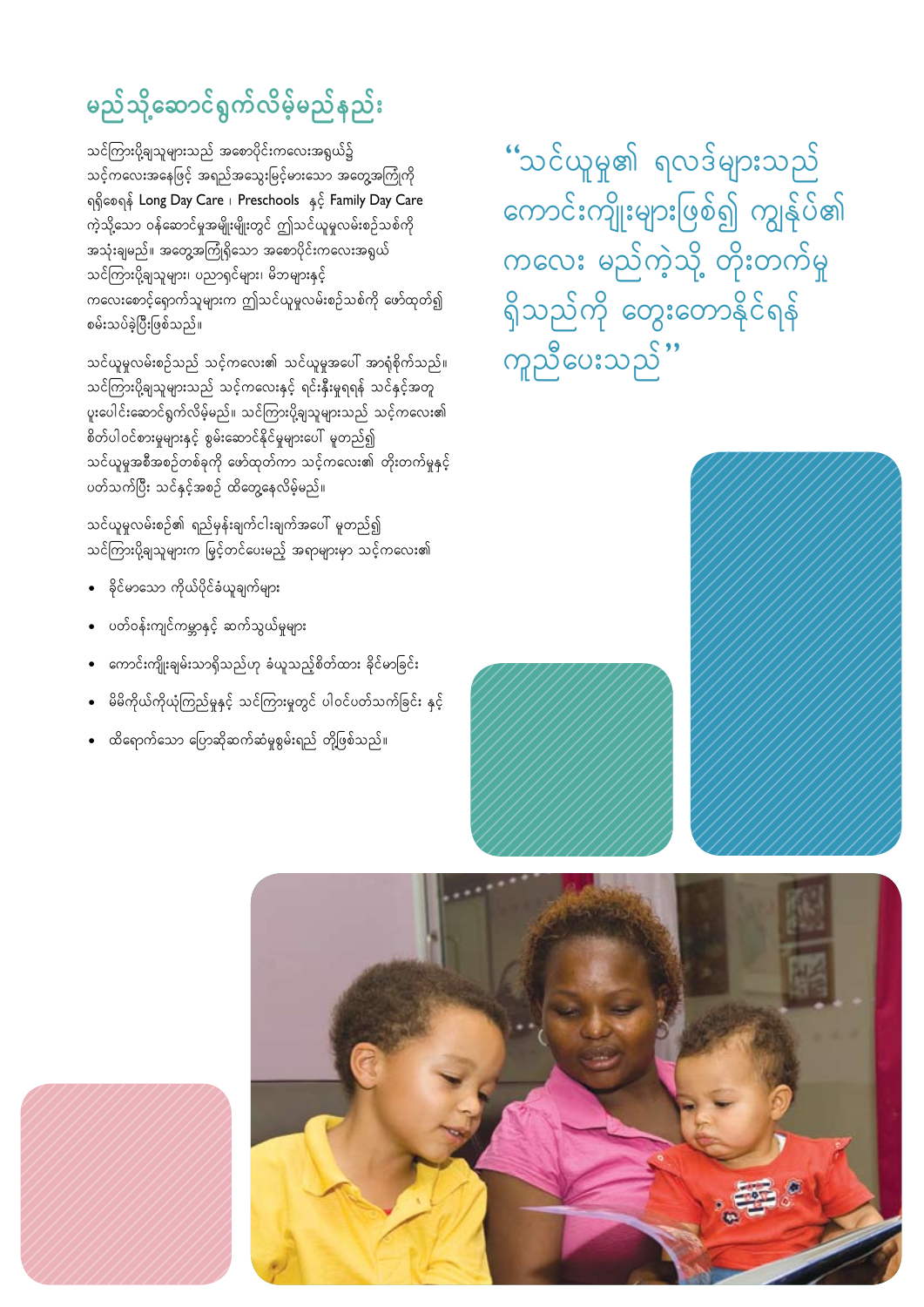#### သင့်ကလေး၏ တိုးတက်မှုကို စောင့်ကြည့်ခြင်း

သင်ကြားပို့ချသူများသည် အစောပိုင်းကလေးအရွယ် သင်ယူမှုလမ်းစဉ်ကို အသုံးချ၍ သင်ယူမှုအပေါ် အခြေခံ၍ ရေ့ဆက်ရမည့်အဆင့်များကို ချမှတ်ရန် သင့်ကလေး၏ သင်ယူမှုကို စောင့်ကြပ်ကြည့်ရှုလိမ့်မည်။ ထိုသို့ပြုလုပ်ရန် သင့်ကလေးကို နားထောင်ခြင်း၊ စောင့်ကြည့်ခြင်းနှင့် စကားပြောခြင်းတို့ကို ဆောင်ရွက်လိမ့်မည်။

သင့်ကလေး၏ တိုးတက်မှုကို ဆွေးနွေးရန် သင်ကြားပို့ချသူများသည် သင်နှင့်ပုံမှန် ဆက်သွယ်လိမ့်မည်။ သင့်ကလေး သင်ယူသည့်အရာများ၊ တိုးတက်လာပုံနှင့် စိတ်ဝင်စားသည့်အရာများကို ပြသရန်အတွက် သူတို့အနေဖြင့် လေ့ကျင့်ခန်းလက်ရာများကို သိမ်းဆည်းထားခြင်းတို့ ပြုနိုင်သည်။

သင်ကလေး ကျောင်းစမတက်မီ သင်ကြားပို့ချသူများသည် ဆရာသစ်နှင့် တိုင်ပင်ရန်အတွက် သင့်ကလေး၏ သင်ယူမှုနှင့် တိုးတက်ဖြစ်ပေါ် မူအကြောင်းကို ပြုစုရေးသားလိမ့်မည်။ ဤသို့ပြုမူခြင်းဖြင့် သင့်ကလေး၏ ကျောင်းသစ်သည် သင့်ကလေး ဆက်လက်သင်ယူနိုင်ရန်အတွက် အဆင်သင့်ဖြစ်နေလိမ့်မည်။

#### ပူးပေါင်းဆောင်ရွက်ခြင်း

ပူးပေါင်းဆောင်ရွက်ခြင်းဖြင့် မိဘများနှင့် သင်ကြားပို့ချသူများအနေဖြင့် ကလေး၏ သင်ယူမှုနှင့် ကောင်းကျိုးချမ်းသာကို မြှင့်တင်ပေးနိုင်လိမ့်မည်။

သင့်ကလေး၏ အစောပိုင်းအရှယ် သင်ကြားပို့ချသူများနှင့် .<br>ပုံမှန်စကားပြောဆိုခြင်းနှင့် သင့်ကလေး၏ သင်ယူမှုအပေါ် စိတ်ပါဝင်စားမှုပြသခြင်းဖြင့် သင့်ကလေး၏ ဘဝတွင် အရေးပါဆုံးသောသူတစ်ရောက်အနေဖြင့် သင်က ကွာခြားမှုပေးနိုင်လိမ့်မည်။

သင်ပေးအပ်သော သတင်းအချက်အလက်များက သင့်ကလေး၏ နေအိမ်ရှိအတွေ့အကြုံများနှင့် အစောပိုင်းအရှယ် သင်ကြားပို့ချသူများ ှ<br>နှင့်ရှိနေသည့် အချိန်များကို ဆက်စပ်ပေးနိုင်လိမ့်မည်။







''အစောပိုင်းကလေးအရွယ် သင်ယူမှုလမ်းစဉ်သည် ကလေးထိန်းကျောင်းရှိ ဝန်ထမ်းများ မည်မျှကျွမ်းကျင်သည် ဆိုသည်နှင့် ကျွန်ုပ်နှင့် ကျွန်ုပ်၏မိသားစုအတွက် အလွန်အထောက်အကူဖြစ်စေသည် ဆိုသည်ကို နားလည်လာစေရန် ကူညီပေးသည် ''